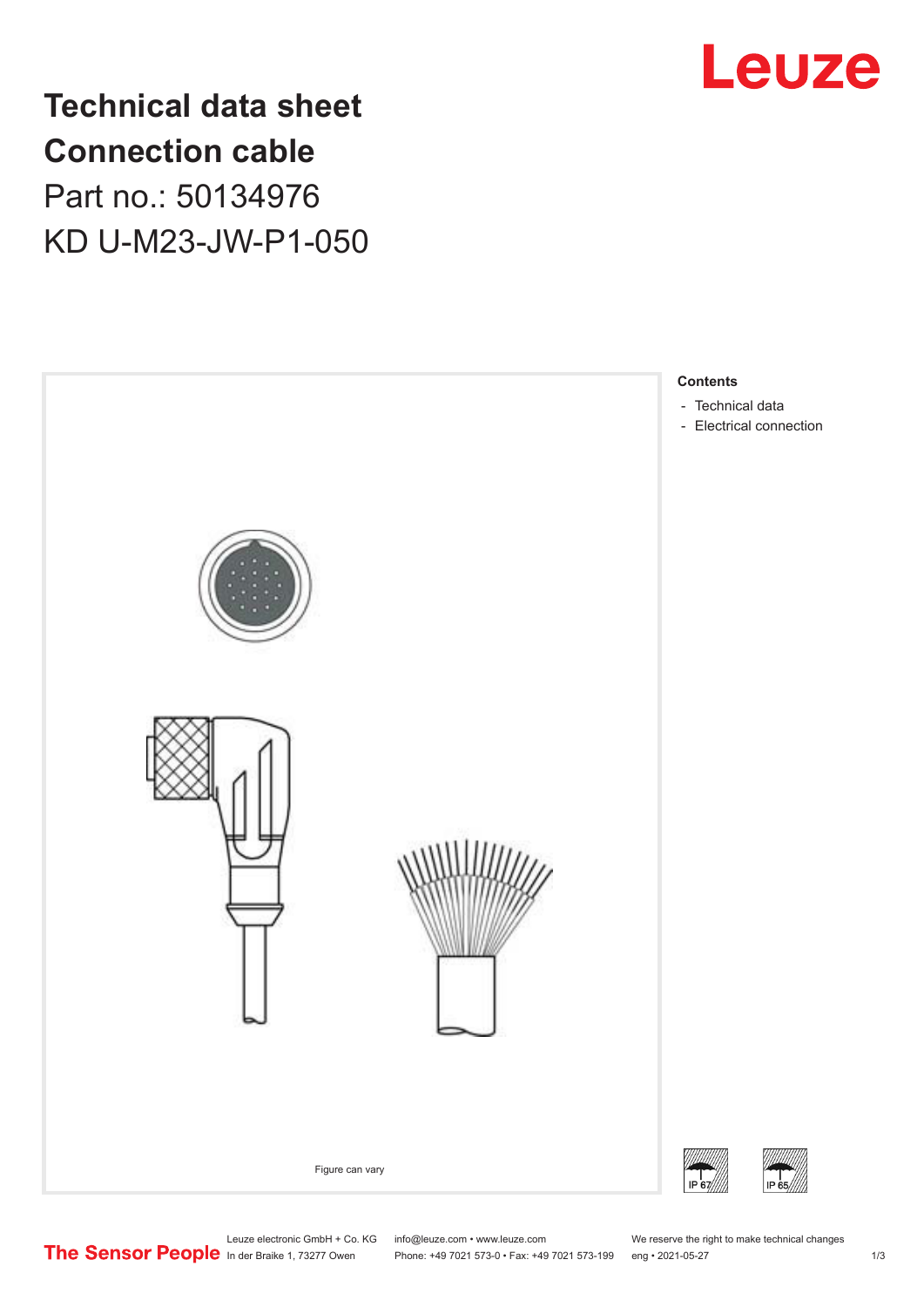# <span id="page-1-0"></span>**Technical data**

### **Electrical data**

**Performance data Operating voltage** Max. 120 V AC/DC

## **Connection**

| <b>Connection 1</b>               |                                                                                                                                                                    |
|-----------------------------------|--------------------------------------------------------------------------------------------------------------------------------------------------------------------|
| <b>Type of connection</b>         | Connector                                                                                                                                                          |
| <b>Thread size</b>                | M23                                                                                                                                                                |
| Type                              | Female                                                                                                                                                             |
| Handle body material              | <b>TPU</b>                                                                                                                                                         |
| No. of pins                       | $19 - pin$                                                                                                                                                         |
| Encoding                          | A-coded                                                                                                                                                            |
| Version                           | Angled                                                                                                                                                             |
| Lock                              | Screw fitting, nickel-plated diecast zinc,<br>recommended torque 0.6 Nm, self-<br>locking                                                                          |
| <b>Connection 2</b>               |                                                                                                                                                                    |
| <b>Type of connection</b>         | Open end                                                                                                                                                           |
|                                   |                                                                                                                                                                    |
| <b>Cable properties</b>           |                                                                                                                                                                    |
| <b>Number of conductors</b>       | 19 Piece(s)                                                                                                                                                        |
| Wire cross section                | $0.5$ mm <sup>2</sup>                                                                                                                                              |
| Wire cross section                | $16 \times 0.5$ mm <sup>2</sup>                                                                                                                                    |
|                                   | $3 \times 1$ mm <sup>2</sup>                                                                                                                                       |
| AWG                               | 21                                                                                                                                                                 |
| <b>Sheathing color</b>            | <b>Black</b>                                                                                                                                                       |
| Shielded                          | <b>No</b>                                                                                                                                                          |
| Silicone-free                     | Yes                                                                                                                                                                |
| Cable design                      | Connection cable (open on one end)                                                                                                                                 |
| Cable diameter (external)         | 11.6 mm                                                                                                                                                            |
| Cable length                      | 5,000 mm                                                                                                                                                           |
| <b>Sheathing material</b>         | <b>PUR</b>                                                                                                                                                         |
| Wire insulation                   | PP                                                                                                                                                                 |
| Suitability for drag chains       | Yes                                                                                                                                                                |
| <b>Traverse rate</b>              | Max, 3.3 m/s with horiz, traverse path of<br>5m and and max, acceleration of 5m/s <sup>2</sup>                                                                     |
| Properties of the outer sheathing | Free of silicone and halogen, matt, low-<br>adhesion, abrasion-resistant, easily<br>machine-processable                                                            |
| Resistance of the outer sheathing | Hydrolysis and microbe resistant, good<br>oil and chemical resistance, flame retar-<br>dant in accordance with IEC 60332-2.<br>VDE 0482-265-2-2, EN 50265-2-2, FT2 |

# Leuze

## **Mechanical data**

| <b>Bending cycles</b>                                           | 2,000,000 Piece(s)       |
|-----------------------------------------------------------------|--------------------------|
| Bending radius, flexible laying, min.                           | Min. 10 x cable diameter |
| Bending radius, stationary laying, min. Min. 5 x cable diameter |                          |
|                                                                 |                          |

### **Environmental data**

| Ambient temperature, operation,<br>flexible use   | $-2580 °C$  |
|---------------------------------------------------|-------------|
| Ambient temperature, operation,<br>stationary use | $-50$ 80 °C |
| <b>Certifications</b>                             |             |
|                                                   |             |
| Degree of protection                              | IP 65       |
|                                                   | IP 67       |
|                                                   |             |
| <b>Classification</b>                             |             |
|                                                   |             |
| <b>Customs tariff number</b>                      | 85444290    |
| eCl@ss 5.1.4                                      | 27279201    |
| eCl@ss 8.0                                        | 27279218    |
| eCl@ss 9.0                                        | 27060311    |
| eCl@ss 10.0                                       | 27060311    |
| eCl@ss 11.0                                       | 27060311    |
| <b>ETIM 5.0</b>                                   | EC001855    |
| <b>ETIM 6.0</b>                                   | EC001855    |

# **Electrical connection**

**Connection 1**

| Type of connection   | Connector                                                                             |
|----------------------|---------------------------------------------------------------------------------------|
| <b>Thread size</b>   | M <sub>23</sub>                                                                       |
| <b>Type</b>          | Female                                                                                |
| Handle body material | <b>TPU</b>                                                                            |
| No. of pins          | $19 - pin$                                                                            |
| Encoding             | A-coded                                                                               |
| Version              | Angled                                                                                |
| Lock                 | Screw fitting, nickel-plated diecast zinc, recommended<br>torque 0.6 Nm, self-locking |